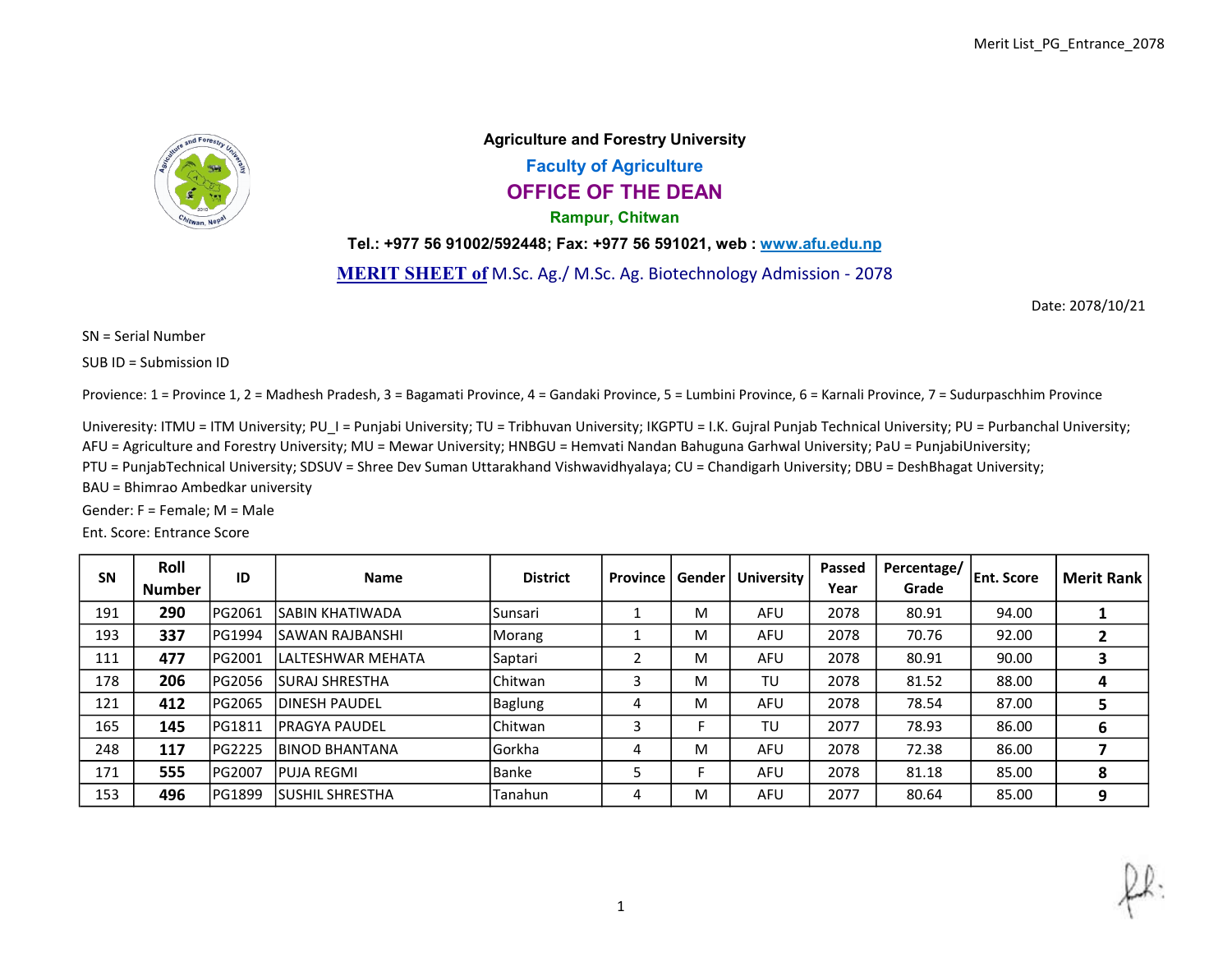| SN             | Roll<br><b>Number</b> | ID     | <b>Name</b>                  | <b>District</b> | Province       | Gender | <b>University</b> | Passed<br>Year | Percentage/<br>Grade | <b>Ent. Score</b> | <b>Merit Rank</b> |
|----------------|-----------------------|--------|------------------------------|-----------------|----------------|--------|-------------------|----------------|----------------------|-------------------|-------------------|
| 180            | 244                   | PG2015 | <b>NISHAN KHATRI</b>         | Chitwan         | $\mathbf{3}$   | M      | <b>AFU</b>        | 2078           | 80.38                | 85.00             | 10                |
| 14             | 421                   | PG1942 | <b>KRITIM SHRESTHA</b>       | Dang            | 5              | M      | <b>AFU</b>        | 2078           | 80.38                | 85.00             | 11                |
| 72             | 547                   | PG1980 | <b>DEV RAJ SHARMA JAISHI</b> | Humla           | 6              | M      | <b>AFU</b>        | 2078           | 74.77                | 85.00             | 12                |
| 60             | 303                   | PG2046 | <b>KESHAB RAJ KAPADI</b>     | Dadeldhura      | $\overline{7}$ | M      | AFU               | 2078           | 72.85                | 85.00             | 13                |
| 95             | 504                   | PG2220 | <b>PRITAM THAPA</b>          | Dailekh         | 6              | M      | TU                | 2078           | 82.83                | 84.00             | 14                |
| 77             | 107                   | PG2141 | <b>ANUP POUDEL</b>           | Lamjung         | 4              | M      | AFU               | 2078           | 67.90                | 84.00             | 15                |
| 107            | 525                   | PG2229 | <b>GANGA LAMICHHANE</b>      | Kaski           | $\overline{4}$ | F      | <b>AFU</b>        | 2078           | 85.90                | 83.00             | 16                |
| 175            | 538                   | PG2241 | <b>AMRITA PAUDEL</b>         | <b>Baglung</b>  | 4              | F.     | AFU               | 2077           | 85.04                | 83.00             | 17                |
| 56             | 134                   | PG2038 | <b>SONIYA BASHYAL</b>        | Palpa           | 5              | F.     | AFU               | 2078           | 79.06                | 83.00             | 18                |
| 74             | 265                   | PG1840 | <b>SANDIP PAUDEL</b>         | Dang            | 5              | M      | <b>AFU</b>        | 2077           | 83.09                | 82.00             | 19                |
| 103            | 316                   | PG1969 | <b>SAMIKSHA PAUDEL</b>       | Chitwan         | 3              | F.     | AFU               | 2078           | 80.64                | 82.00             | 20                |
| 38             | 225                   | PG1859 | BHAWANA ARYAL                | Syangja         | 4              | F.     | TU                | 2077           | 78.64                | 82.00             | 21                |
| 164            | 353                   | PG1996 | <b>BANDANA THAPALIYA</b>     | Chitwan         | 3              | F.     | AFU               | 2078           | 78.54                | 82.00             | 22                |
| $\overline{2}$ | 208                   | PG1981 | <b>DIWAKAR PANT</b>          | Baitadi         | $\overline{7}$ | M      | <b>AFU</b>        | 2078           | 77.00                | 82.00             | 23                |
| 65             | 101                   | PG1975 | <b>SUDIP TIWARI</b>          | Nawalparasi     | 4              | M      | AFU               | 2078           | 72.14                | 82.00             | 24                |
| 152            | 116                   | PG2156 | KAMANA BHANDARI              | Nawalparasi     | 4              | F.     | TU                | 2076           | 78.64                | 81.00             | 25                |
| 219            | 425                   | PG1870 | <b>SANDIP THAPA</b>          | Dang            | 5              | M      | <b>HNBGU</b>      | 2078           | 75.79                | 81.00             | 26                |
| 244            | 471                   | PG2018 | <b>SAUGAT GAUTAM</b>         | Dang            | 5              | M      | AFU               | 2078           | 71.45                | 81.00             | 27                |
| 41             | 317                   | PG2187 | MADHABI SHARMA               | Nawalparasi     | 4              | F.     | AFU               | 2078           | 82.81                | 80.00             | 28                |
| 71             | 286                   | PG2136 | POOJA GURUNG                 | Kaski           | $\overline{4}$ | F.     | TU                | 2078           | 82.43                | 80.00             | 29                |
| 141            | 121                   | PG2160 | NISHCHAL DHUNGANA            | Palpa           | 5              | M      | AFU               | 2077           | 78.28                | 80.00             | 30                |
| 27             | 461                   | PG1832 | <b>SUDIP NEUPANE</b>         | Gorkha          | 4              | M      | <b>AFU</b>        | 2075           | 87.63                | 79.00             | 31                |
| 81             | 552                   | PG2245 | MUNA NEUPANE                 | Lamjung         | 4              | F.     | AFU               | 2078           | 86.47                | 79.00             | 32                |
| 216            | 270                   | PG2039 | <b>SHREETI UDAS</b>          | Kavrepalanchok  | 3              | F.     | AFU               | 2078           | 84.48                | 79.00             | 33                |
| 39             | 514                   | PG1988 | <b>EUREKA SUBEDI</b>         | <b>Ilam</b>     | $\mathbf{1}$   | F.     | <b>AFU</b>        | 2078           | 81.99                | 79.00             | 34                |
| 19             | 436                   | PG2193 | <b>DIPESH KHADKA</b>         | Rautahat        | $\overline{2}$ | M      | TU                | 2078           | 79.33                | 79.00             | 35                |
| 212            | 372                   | PG2002 | LAXMAN CHAUDHARY             | Dang            | 5              | M      | AFU               | 2078           | 79.06                | 79.00             | 36                |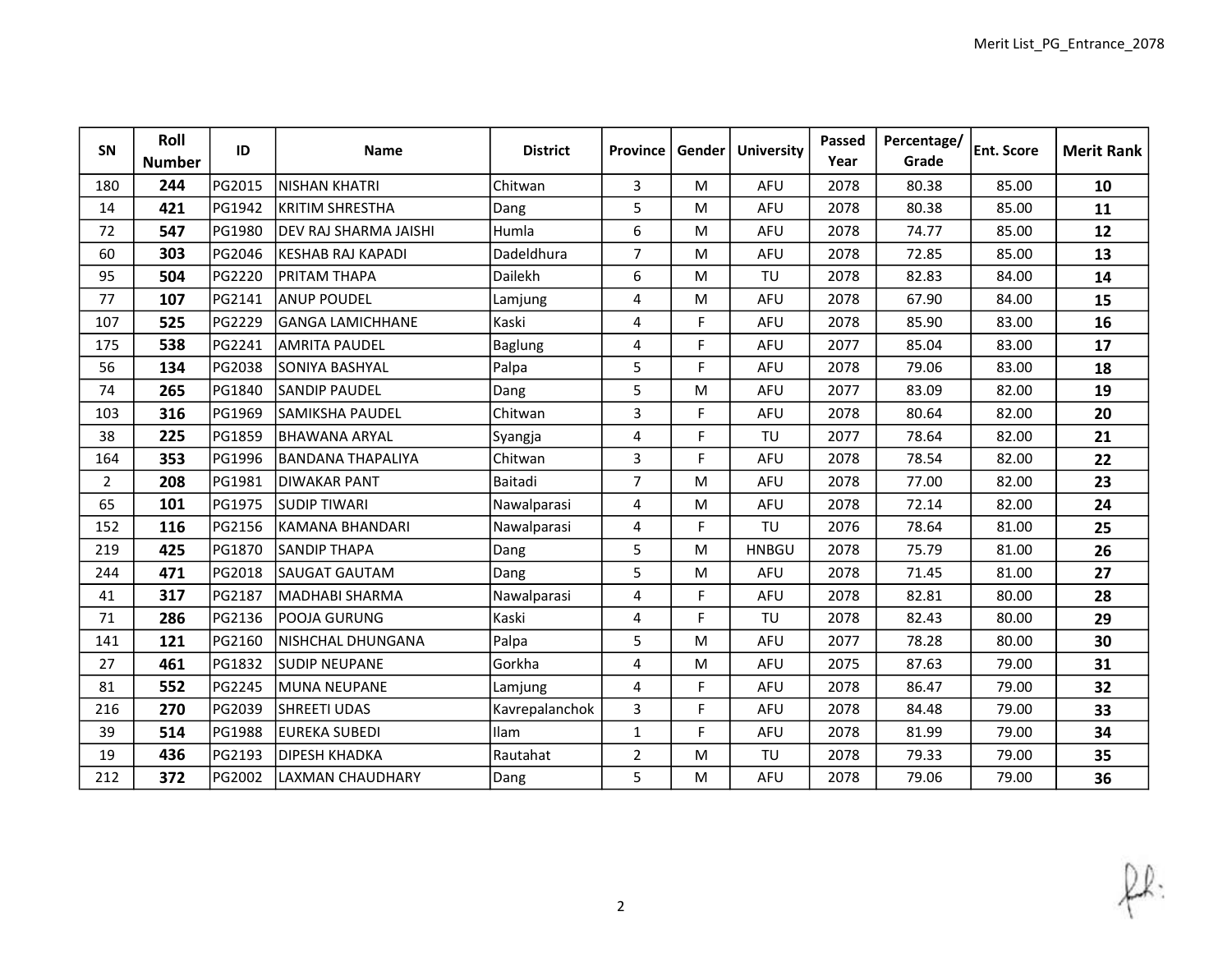| SN  | Roll<br><b>Number</b> | ID     | <b>Name</b>               | <b>District</b> | <b>Province</b> | Gender | <b>University</b> | Passed<br>Year | Percentage/<br>Grade | <b>Ent. Score</b> | <b>Merit Rank</b> |
|-----|-----------------------|--------|---------------------------|-----------------|-----------------|--------|-------------------|----------------|----------------------|-------------------|-------------------|
| 6   | 469                   | PG2064 | <b>IMIL UNUL</b>          | Morang          | $\mathbf{1}$    | F.     | <b>AFU</b>        | 2078           | 76.75                | 79.00             | 37                |
| 48  | 258                   | PG2029 | <b>SUDEEP KADEL</b>       | Dang            | 5               | M      | TU                | 2077           | 76.36                | 79.00             | 38                |
| 120 | 548                   | PG2063 | <b>SAROJ THAPA</b>        | <b>Bajhang</b>  | $\overline{7}$  | M      | AFU               | 2078           | 74.52                | 79.00             | 39                |
| 174 | 530                   | PG2126 | UDAY KUMAR SINGH          | Sarlahi         | $\overline{2}$  | M      | AFU               | 2078           | 71.91                | 79.00             | 40                |
| 181 | 551                   | PG1856 | <b>PRAYAG RAJ SUBEDI</b>  | Kaski           | 4               | M      | AFU               | 2076           | 70.99                | 79.00             | 41                |
| 9   | 529                   | PG2192 | <b>APURBA PAUDEL</b>      | Syangja         | 4               | M      | AFU               | 2078           | 70.54                | 79.00             | 42                |
| 137 | 458                   | PG2164 | <b>SHIVA NEUPANE</b>      | Syangja         | $\overline{4}$  | M      | TU                | 2078           | 81.62                | 78.00             | 43                |
| 114 | 533                   | PG1890 | <b>GAURAB NEUPANE</b>     | Chitwan         | 3               | M      | TU                | 2075           | 81.29                | 78.00             | 44                |
| 80  | 150                   | PG2049 | <b>SANJU BASNET</b>       | Dang            | 5               | F.     | <b>AFU</b>        | 2078           | 80.64                | 78.00             | 45                |
| 169 | 355                   | PG2045 | <b>SHRISTI TIWARI</b>     | Chitwan         | 3               | F.     | <b>AFU</b>        | 2078           | 79.85                | 78.00             | 46                |
| 40  | 347                   | PG2231 | IBISHAL POUDEL            | Kaski           | 4               | M      | TU                | 2078           | 79.43                | 78.00             | 47                |
| 54  | 478                   | PG2151 | SUSHAN LAMICHHANE         | Makwanpur       | 3               | M      | AFU               | 2078           | 79.06                | 78.00             | 48                |
| 138 | 494                   | PG1997 | <b>KESHAV RAJ KAFLE</b>   | Syangja         | 4               | M      | <b>AFU</b>        | 2078           | 72.61                | 78.00             | 49                |
| 147 | 161                   | PG2173 | <b>ROSHAN KUMAR YADAV</b> | Saptari         | $\overline{2}$  | M      | AFU               | 2078           | 85.04                | 77.00             | 50                |
| 162 | 182                   | PG1982 | <b>SURAJ POUDEL</b>       | Jhapa           | $\mathbf{1}$    | M      | TU                | 2077           | 80.38                | 77.00             | 51                |
| 12  | 391                   | PG2021 | HIMAL ADHIKARI            | Parbat          | 4               | M      | <b>AFU</b>        | 2078           | 79.85                | 77.00             | 52                |
| 127 | 528                   | PG2148 | <b>AARATI UPRETI</b>      | Kavrepalanchok  | 3               | F.     | <b>AFU</b>        | 2078           | 78.28                | 77.00             | 53                |
| 94  | 177                   | PG2226 | <b>AMRIT ADHIKARI</b>     | Kaski           | 4               | M      | AFU               | 2078           | 78.02                | 77.00             | 54                |
| 100 | 499                   | PG1949 | IPRADEEP MEHTA            | Sunsari         | $\mathbf{1}$    | M      | AFU               | 2078           | 74.52                | 77.00             | 55                |
| 83  | 256                   | PG2004 | <b>PUSHPA GNAWALI</b>     | Gulmi           | 5               | F.     | TU                | 2077           | 85.95                | 76.00             | 56                |
| 36  | 444                   | PG2218 | <b>BRINDA SHARMA</b>      | Nawalparasi     | 5               | F.     | TU                | 2078           | 83.98                | 76.00             | 57                |
| 57  | 349                   | PG2084 | MUNA SHRESTHA             | Gorkha          | 4               | F.     | <b>AFU</b>        | 2078           | 77.51                | 76.00             | 58                |
| 93  | 250                   | PG2085 | <b>SUSHIL PANT</b>        | Kanchanpur      | $\overline{7}$  | M      | AFU               | 2078           | 76.75                | 76.00             | 59                |
| 20  | 420                   | PG2123 | <b>SHAMBHU THAPA</b>      | Chitwan         | 3               | M      | TU                | 2078           | 76.31                | 76.00             | 60                |
| 149 | 173                   | PG2097 | <b>PRADIP GYAWALI</b>     | Pyuthan         | 5               | M      | AFU               | 2078           | 69.42                | 76.00             | 61                |
| 59  | 409                   | PG2216 | <b>PRABESH ACHARYA</b>    | Nawalparasi     | 4               | M      | AFU               | 2078           | 68.33                | 76.00             | 62                |
| 70  | 292                   | PG2094 | SHILPA DEVKOTA            | Nawalparasi     | 4               | F.     | TU                | 2078           | 84.17                | 75.00             | 63                |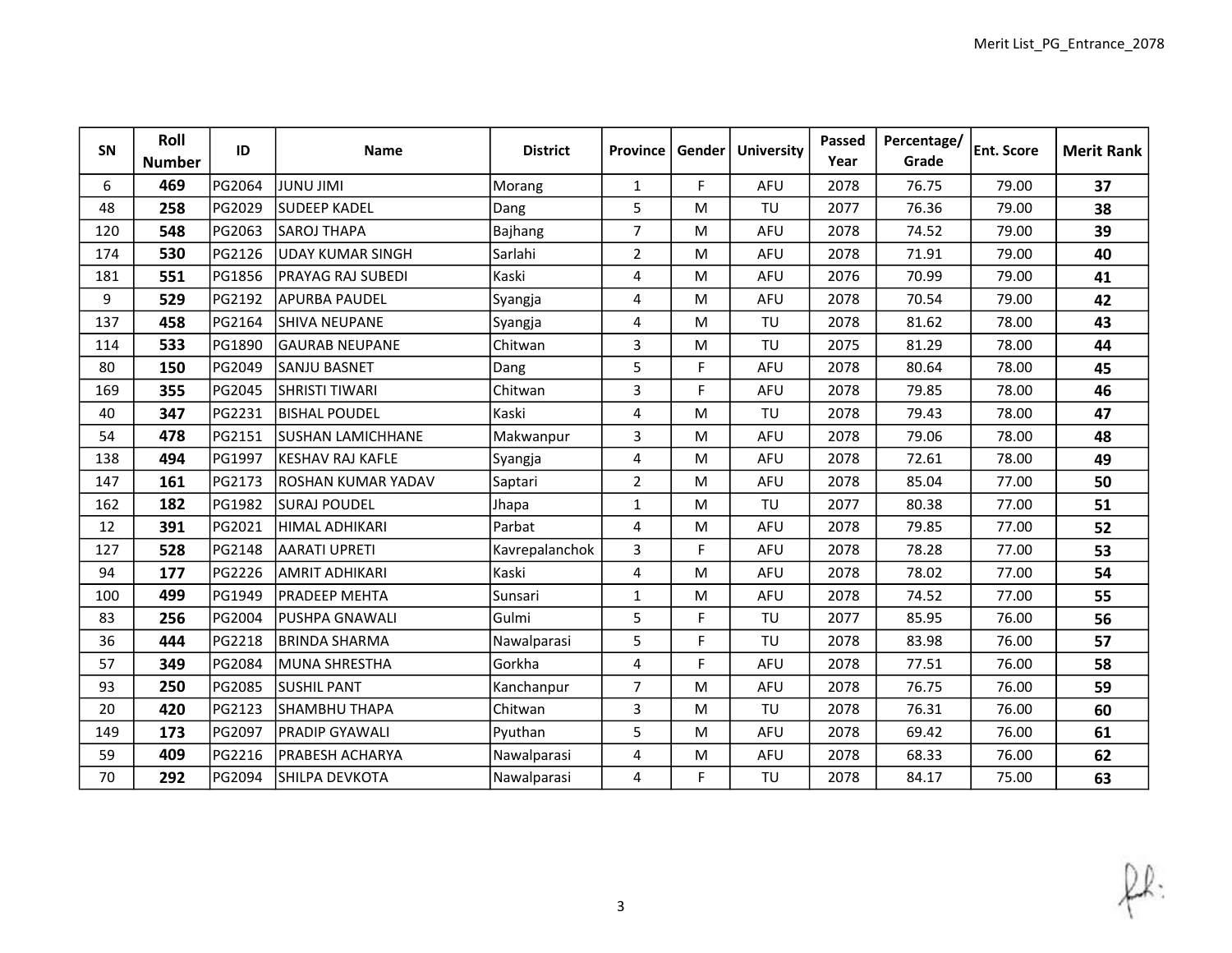| SN  | Roll<br><b>Number</b> | ID     | <b>Name</b>                  | <b>District</b> | Province       | Gender | <b>University</b> | Passed<br>Year | Percentage/<br>Grade | <b>Ent. Score</b> | <b>Merit Rank</b> |
|-----|-----------------------|--------|------------------------------|-----------------|----------------|--------|-------------------|----------------|----------------------|-------------------|-------------------|
| 78  | 535                   | PG1831 | <b>JHABIN MARASINI</b>       | Kapilvastu      | 5              | M      | PaU               | 2077           | 83.42                | 75.00             | 64                |
| 51  | 329                   | PG2169 | POOJA THAPA                  | Chitwan         | 3              | F.     | TU                | 2078           | 81.14                | 75.00             | 65                |
| 73  | 126                   | PG1941 | <b>NABIN KARKI</b>           | Ramechhap       | 3              | M      | TU                | 2077           | 79.45                | 75.00             | 66                |
| 84  | 122                   | PG2033 | MANISHA CHAUDHARY            | Kailali         | $\overline{7}$ | F.     | AFU               | 2078           | 78.28                | 75.00             | 67                |
| 98  | 151                   | PG2248 | <b>KISHOR THARU</b>          | Kapilvastu      | 5              | M      | <b>AFU</b>        | 2077           | 70.76                | 75.00             | 68                |
| 241 | 119                   | PG2121 | <b>ROSHNI DHUNGANA</b>       | Kaski           | 4              | F      | TU                | 2078           | 83.14                | 74.00             | 69                |
| 28  | 488                   | PG2060 | <b>ANIL KUMAR SINGH</b>      | Kailali         | $\overline{7}$ | M      | TU                | 2078           | 80.45                | 74.00             | 70                |
| 55  | 229                   | PG2111 | <b>TWINKLE OLI</b>           | Surkhet         | 6              | F      | <b>AFU</b>        | 2078           | 78.02                | 74.00             | 71                |
| 63  | 127                   | PG1995 | <b>SABITA PATHAK</b>         | Syangja         | 4              | F.     | <b>AFU</b>        | 2078           | 77.77                | 74.00             | 72                |
| 82  | 523                   | PG1921 | <b>PRAKASH NEUPANE JAISI</b> | Dang            | 5              | M      | TU                | 2077           | 75.57                | 74.00             | 73                |
| 209 | 196                   | PG2025 | <b>PRADEEP KHANAL</b>        | Syangja         | 4              | M      | AFU               | 2077           | 70.99                | 74.00             | 74                |
| 5   | 324                   | PG2000 | LOKENDRA BAHADUR ROKAYA      | Doti            | $\overline{7}$ | M      | <b>AFU</b>        | 2078           | 69.42                | 74.00             | 75                |
| 24  | 218                   | PG2194 | RAKSHA KHANAL ACHARYA        | Nawalparasi     | 4              | F      | <b>AFU</b>        | 2075           | 67.90                | 74.00             | 76                |
| 199 | 532                   | PG2199 | <b>NAMRATA GIRI</b>          | Bhaktapur       | 3              | F      | AFU               | 2078           | 83.64                | 73.00             | 77                |
| 211 | 431                   | PG2106 | KUNDAN ADHIKARI              | Kailali         | $\overline{7}$ | F.     | TU                | 2078           | 81.17                | 73.00             | 78                |
| 16  | 495                   | PG2154 | <b>NISHA KHAREL</b>          | Gulmi           | 5              | F.     | TU                | 2078           | 80.31                | 73.00             | 79                |
| 33  | 383                   | PG2238 | <b>KARISHMA SUBEDI</b>       | Nawalparasi     | 4              | F.     | <b>AFU</b>        | 2078           | 78.28                | 73.00             | 80                |
| 47  | 397                   | PG1898 | <b>REKHA SHRESTHA</b>        | Morang          | $\mathbf{1}$   | F.     | <b>AFU</b>        | 2077           | 78.02                | 73.00             | 81                |
| 246 | 147                   | PG2217 | SUSHIL JAISI                 | Rupandehi       | 5              | M      | TU                | 2078           | 77.95                | 73.00             | 82                |
| 133 | 137                   | PG2019 | <b>BHAWANA REGMI</b>         | Achham          | $\overline{7}$ | F      | AFU               | 2078           | 77.77                | 73.00             | 83                |
| 235 | 394                   | PG2100 | <b>SRISHA BISTA</b>          | Darchula        | $\overline{7}$ | F      | <b>AFU</b>        | 2078           | 76.25                | 73.00             | 84                |
| 99  | 311                   | PG2091 | NISHA SUBEDI                 | Chitwan         | 3              | F.     | <b>AFU</b>        | 2078           | 74.04                | 73.00             | 85                |
| 45  | 322                   | PG1907 | <b>SANDESH SUBEDI</b>        | Pyuthan         | 5              | M      | AFU               | 2076           | 71.45                | 73.00             | 86                |
| 53  | 133                   | PG2012 | IPAWAN KUMAR CHAUDHARY       | Rupandehi       | 5              | M      | AFU               | 2078           | 69.20                | 73.00             | 87                |
| 106 | 204                   | PG2149 | <b>SUPRABHA PAUDYAL</b>      | Morang          | $\mathbf{1}$   | F.     | <b>AFU</b>        | 2078           | 83.09                | 72.00             | 88                |
| 139 | 143                   | PG2134 | <b>SHREESHA KHATRI</b>       | <b>Baglung</b>  | 4              | F      | AFU               | 2078           | 82.26                | 72.00             | 89                |
| 155 | 520                   | PG1917 | LILA CHAUDHARY               | Kailali         | $\overline{7}$ | F.     | PU                | 2077           | 79.58                | 72.00             | 90                |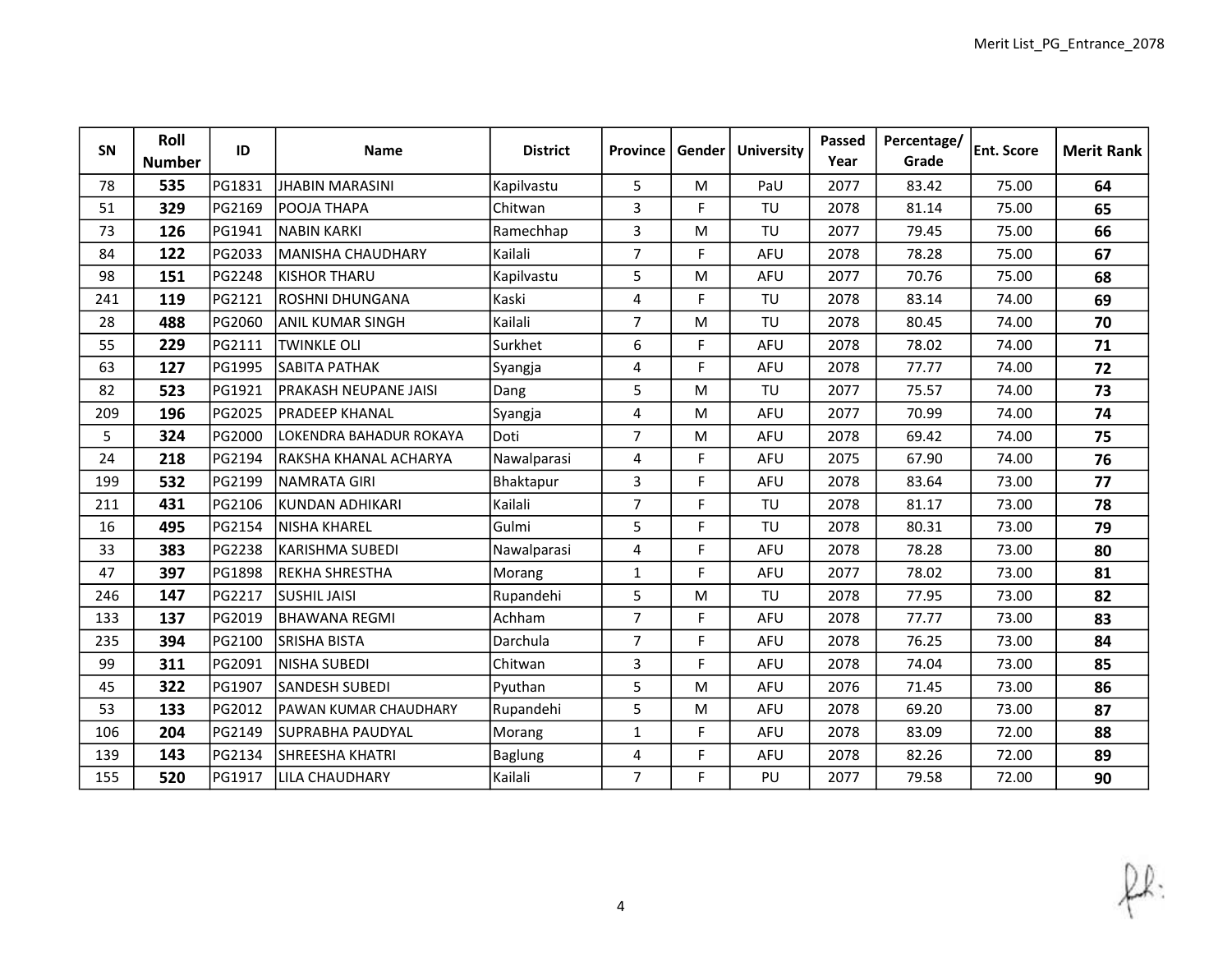| SN             | Roll<br><b>Number</b> | ID     | <b>Name</b>                 | <b>District</b> | <b>Province</b> | Gender | <b>University</b> | Passed<br>Year | Percentage/<br>Grade | <b>Ent. Score</b> | <b>Merit Rank</b> |
|----------------|-----------------------|--------|-----------------------------|-----------------|-----------------|--------|-------------------|----------------|----------------------|-------------------|-------------------|
| 158            | 395                   | PG1806 | SANTOSH KUMAR KUSHWAHA      | Sarlahi         | $2^{\circ}$     | M      | SDSUV             | 2078           | 79.52                | 72.00             | 91                |
| 195            | 453                   | PG2155 | JAYANDRA K.C                | Dang            | 5               | M      | TU                | 2078           | 79.19                | 72.00             | 92                |
| 8              | 209                   | PG2054 | <b>BISHAL POKHREL</b>       | Dang            | 5               | M      | TU                | 2078           | 79.10                | 72.00             | 93                |
| 10             | 141                   | PG2203 | KESHAB KUMAR BUDHATHOKI     | Sankhuwasabha   | $\mathbf{1}$    | M      | TU                | 2078           | 78.98                | 72.00             | 94                |
| 179            | 493                   | PG2183 | RAJAN SAH                   | Parsa           | $\overline{2}$  | M      | AFU               | 2078           | 78.02                | 72.00             | 95                |
| 11             | 157                   | PG2251 | PARIWESH GNYAWALI           | Arghakhanchi    | 5               | M      | TU                | 2077           | 77.79                | 72.00             | 96                |
| 23             | 219                   | PG1801 | PRATIKSHYA BISTA            | Salyan          | 6               | F.     | AFU               | 2077           | 76.75                | 72.00             | 97                |
| 43             | 554                   | PG2152 | <b>SUNIL SIGDEL</b>         | Syangja         | 4               | M      | <b>AFU</b>        | 2078           | 75.26                | 72.00             | 98                |
| $\mathbf{1}$   | 326                   | PG2207 | <b>SABIN GHIMIRE</b>        | Lalitpur        | 3               | M      | <b>AFU</b>        | 2078           | 75.01                | 72.00             | 99                |
| $\overline{3}$ | 359                   | PG1880 | RAJESH ADHIKARI             | Chitwan         | 3               | M      | AFU               | 2077           | 68.98                | 72.00             | 100               |
| 159            | 330                   | PG2011 | <b>AKASH GUPTA</b>          | Bara            | $\overline{2}$  | M      | AFU               | 2078           | 82.26                | 71.00             | 101               |
| 161            | 406                   | PG1796 | NARENDRA BAHADUR CHAND      | Kanchanpur      | $\overline{7}$  | M      | TU                | 2077           | 82.12                | 71.00             | 102               |
| 167            | 463                   | PG2129 | <b>UVRAJ KAFLE</b>          | Kaski           | 4               | M      | TU                | 2078           | 80.57                | 71.00             | 103               |
| 13             | 335                   | PG1881 | <b>SADIKSHYA KHANAL</b>     | Chitwan         | 3               | F      | <b>AFU</b>        | 2077           | 79.85                | 71.00             | 104               |
| 215            | 306                   | PG2163 | KISHOR RAYAMAJHI            | <b>Baglung</b>  | 4               | M      | TU                | 2078           | 79.76                | 71.00             | 105               |
| 37             | 483                   | PG2249 | RASHANA NEUPANE             | Lamjung         | 4               | F.     | TU                | 2078           | 79.55                | 71.00             | 106               |
| 89             | 557                   | PG2197 | <b>BRIKSHA SHREEPAILI</b>   | Kailali         | $\overline{7}$  | F.     | TU                | 2078           | 79.31                | 71.00             | 107               |
| 105            | 515                   | PG2036 | <b>ALINA POKHREL</b>        | Arghakhanchi    | 5               | F      | TU                | 2076           | 78.48                | 71.00             | 108               |
| 168            | 365                   | PG2140 | <b>SANTOSH RAJ POKHAREL</b> | Parbat          | 4               | M      | TU                | 2077           | 78.42                | 71.00             | 109               |
| 30             | 416                   | PG1977 | <b>NARAYAN KANDEL</b>       | Chitwan         | 3               | M      | TU                | 2072           | 77.00                | 71.00             | 110               |
| 240            | 211                   | PG2170 | <b>RAMESH KHADKA</b>        | Dolakha         | 3               | M      | TU                | 2078           | 76.98                | 71.00             | 111               |
| 22             | 556                   | PG2127 | <b>SURAJ SINGH THAGUNNA</b> | Baitadi         | $\overline{7}$  | M      | TU                | 2078           | 75.67                | 71.00             | 112               |
| 91             | 146                   | PG2118 | IBISHNU DATT BHATT          | Darchula        | $\overline{7}$  | M      | TU                | 2078           | 75.05                | 71.00             | 113               |
| 134            | 502                   | PG1979 | <b>SAJAN LAMICHANE</b>      | Parbat          | 4               | M      | AFU               | 2078           | 73.80                | 71.00             | 114               |
| 87             | 264                   | PG1968 | <b>ASHOK JOSHI</b>          | Kailali         | $\overline{7}$  | M      | AFU               | 2077           | 69.64                | 71.00             | 115               |
| 32             | 340                   | PG2101 | <b>BIBEK BUDHATHOKI</b>     | Rukum           | 5               | M      | <b>AFU</b>        | 2078           | 69.20                | 71.00             | 116               |
| 206            | 455                   | PG2092 | <b>PRITI CHAUDHARY</b>      | Mahottari       | $\overline{2}$  | F      | AFU               | 2077           | 61.56                | 71.00             | 117               |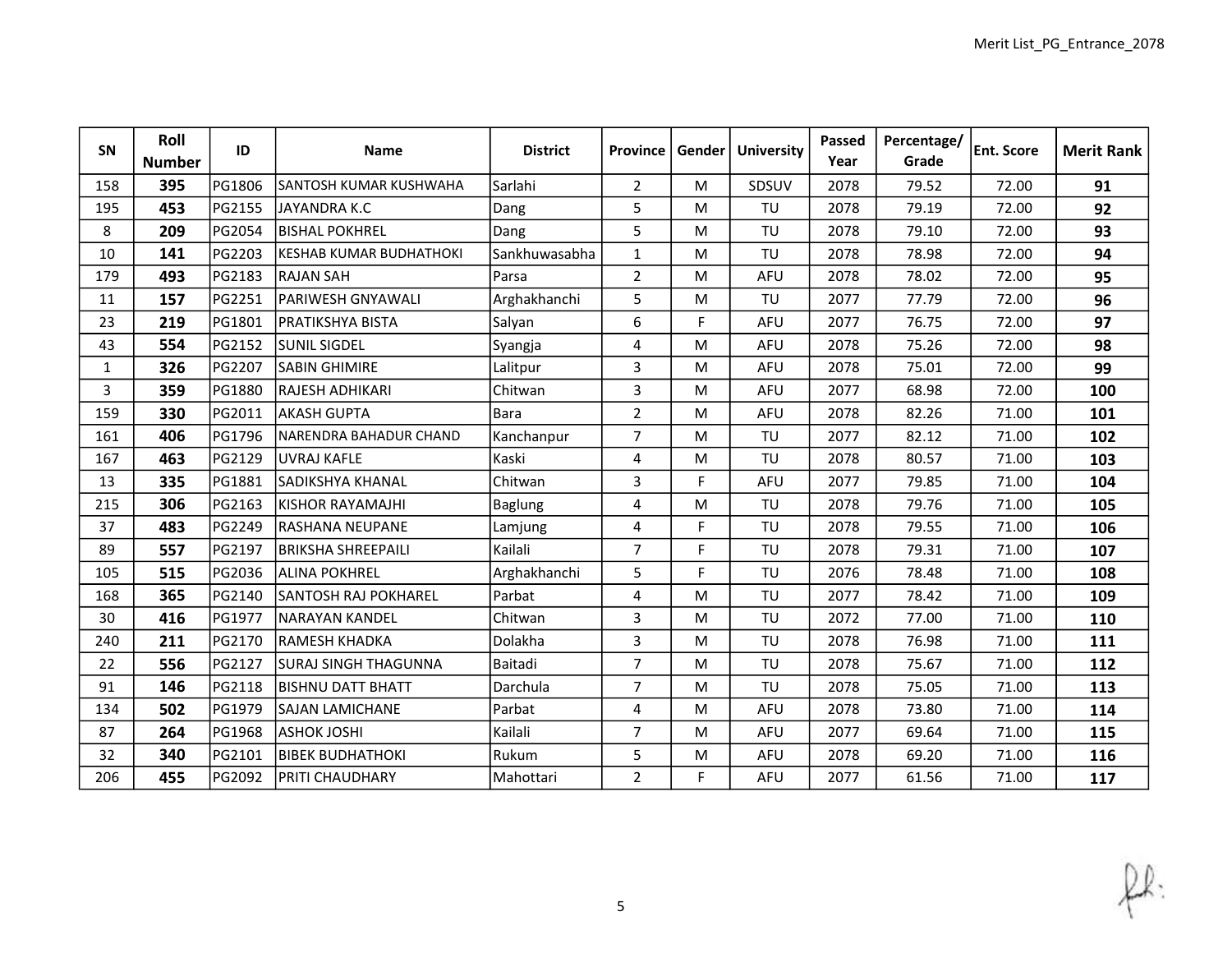| SN  | Roll<br><b>Number</b> | ID     | <b>Name</b>                 | <b>District</b> | Province       | Gender | <b>University</b> | Passed<br>Year | Percentage/<br>Grade | <b>Ent. Score</b> | <b>Merit Rank</b> |
|-----|-----------------------|--------|-----------------------------|-----------------|----------------|--------|-------------------|----------------|----------------------|-------------------|-------------------|
| 189 | 466                   | PG1815 | <b>AAKRITI SHRESTHA</b>     | Gorkha          | 4              | F.     | PU                | 2077           | 83.09                | 70.00             | 118               |
| 18  | 492                   | PG2096 | <b>DEBAKI DHAMI</b>         | Darchula        | $\overline{7}$ | F      | TU                | 2078           | 82.52                | 70.00             | 119               |
| 50  | 312                   | PG2221 | <b>AANCHAL OJHA</b>         | Lamjung         | 4              | F.     | TU                | 2078           | 82.05                | 70.00             | 120               |
| 17  | 214                   | PG2139 | POOJA ACHARYA               | Chitwan         | $\mathbf{1}$   | F.     | TU                | 2078           | 82.00                | 70.00             | 121               |
| 42  | 191                   | PG2135 | AMAR DEEP BASNET            | Lamjung         | 4              | M      | TU                | 2078           | 80.98                | 70.00             | 122               |
| 194 | 103                   | PG2211 | <b>SADIKSHYA POKHAREL</b>   | Kaski           | 4              | F      | TU                | 2078           | 80.83                | 70.00             | 123               |
| 187 | 245                   | PG2219 | AGNI KANDEL                 | <b>Baglung</b>  | 4              | M      | TU                | 2078           | 80.67                | 70.00             | 124               |
| 35  | 310                   | PG2066 | <b>BIMALA POUDEL</b>        | Nawalparasi     | 4              | F.     | TU                | 2078           | 80.29                | 70.00             | 125               |
| 183 | 423                   | PG2050 | <b>DIKSHYA SUBEDI</b>       | Nawalparasi     | 4              | F.     | AFU               | 2078           | 79.32                | 70.00             | 126               |
| 243 | 315                   | PG2137 | <b>ASHMA KARKI</b>          | Palpa           | 5              | F.     | TU                | 2078           | 78.95                | 70.00             | 127               |
| 196 | 195                   | PG2212 | <b>BIPLOV PAUDEL</b>        | Pyuthan         | 5              | M      | TU                | 2078           | 77.98                | 70.00             | 128               |
| 220 | 489                   | PG1794 | <b>UPASANA POUDEL REGMI</b> | Chitwan         | 3              | F.     | TU                | 2077           | 77.93                | 70.00             | 129               |
| 201 | 231                   | PG1846 | DAMAN NEUPANE               | Kalikot         | 6              | M      | <b>HNBGU</b>      | 2078           | 76.13                | 70.00             | 130               |
| 198 | 262                   | PG2081 | <b>RAJAN KHANAL</b>         | Arghakhanchi    | 5              | M      | AFU               | 2078           | 74.77                | 70.00             | 131               |
| 232 | 124                   | PG2186 | lRAM PRASAD KHANAL          | Dang            | 5              | M      | TU                | 2078           | 74.69                | 70.00             | 132               |
| 233 | 527                   | PG1825 | <b>NIRAJ PATEL</b>          | Parsa           | $\overline{2}$ | M      | PU                | 2077           | 74.52                | 70.00             | 133               |
| 242 | 400                   | PG2157 | HARI KRISHNA JOSHI          | Lamjung         | 4              | M      | TU                | 2078           | 73.83                | 70.00             | 134               |
| 192 | 521                   | PG2190 | <b>ARUN BHANDARI</b>        | Chitwan         | 3              | M      | AFU               | 2076           | 73.32                | 70.00             | 135               |
| 76  | 131                   | PG1930 | lram CHANDRA REGMI          | Chitwan         | 3              | M      | <b>AFU</b>        | 2076           | 72.61                | 70.00             | 136               |
| 26  | 139                   | PG1871 | <b>JIVAN PARIHAT</b>        | Saptari         | $\overline{2}$ | M      | AFU               | 2077           | 65.00                | 70.00             | 137               |
| 247 | 236                   | PG2086 | <b>PRATIVA SHARMA</b>       | Baglung         | 4              | F.     | TU                | 2078           | 82.86                | 69.00             | 138               |
| 31  | 447                   | PG2023 | <b>SABINA DEVKOTA</b>       | Gorkha          | 4              | F.     | TU                | 2078           | 80.12                | 69.00             | 139               |
| 204 | 109                   | PG1847 | <b>MILAN KANDEL</b>         | Kapilvastu      | 5              | M      | PU                | 2078           | 79.85                | 69.00             | 140               |
| 210 | 307                   | PG2105 | KHUSHBOO UPADHYAY           | Tanahun         | 4              | F.     | TU                | 2078           | 79.64                | 69.00             | 141               |
| 207 | 460                   | PG2165 | <b>ARCHANA CHAND</b>        | Kailali         | $\overline{7}$ | F.     | TU                | 2078           | 79.26                | 69.00             | 142               |
| 239 | 162                   | PG2089 | <b>GAURAVE BANJADE</b>      | Arghakhanchi    | 5              | M      | TU                | 2077           | 78.45                | 69.00             | 143               |
| 208 | 550                   | PG2034 | KAMAL PAHARAI               | Gulmi           | 5              | M      | TU                | 2077           | 77.88                | 69.00             | 144               |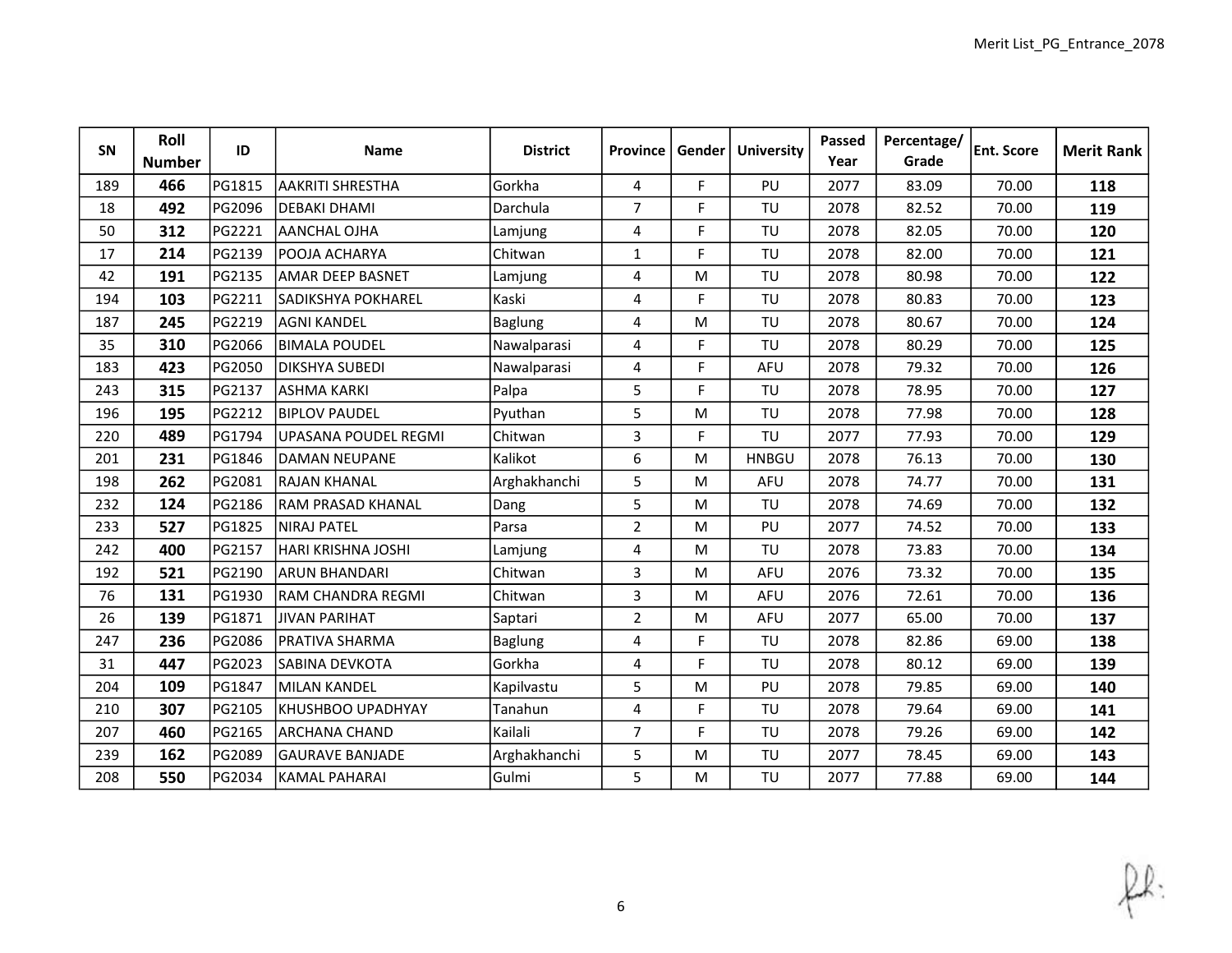| SN             | Roll<br><b>Number</b> | ID     | Name                             | <b>District</b> | Province       | Gender | <b>University</b> | Passed<br>Year | Percentage/<br>Grade | <b>Ent. Score</b> | <b>Merit Rank</b> |
|----------------|-----------------------|--------|----------------------------------|-----------------|----------------|--------|-------------------|----------------|----------------------|-------------------|-------------------|
| 228            | 373                   | PG2162 | <b>AMISHA RIMAL</b>              | Sankhuwasabha   | $\mathbf{1}$   | F.     | TU                | 2078           | 77.60                | 69.00             | 145               |
| 110            | 468                   | PG2230 | <b>SANDESH PARAJULI</b>          | Rupandehi       | 5              | M      | AFU               | 2078           | 77.00                | 69.00             | 146               |
| 227            | 450                   | PG2102 | <b>AAYUSHMA SUBEDI</b>           | Chitwan         | $\overline{3}$ | F.     | AFU               | 2078           | 74.52                | 69.00             | 147               |
| 90             | 186                   | PG1940 | <b>BINOD NEUPANE</b>             | Banke           | 5              | M      | AFU               | 2077           | 70.99                | 69.00             | 148               |
| 135            | 253                   | PG2119 | ANIMA POKHREL                    | Kanchanpur      | $\overline{7}$ | F.     | TU                | 2077           | 81.98                | 68.00             | 149               |
| 172            | 438                   | PG2082 | MANSHI JAISWAL                   | Rupandehi       | 5              | F      | <b>AFU</b>        | 2077           | 80.91                | 68.00             | 151               |
| 108            | 470                   | PG1839 | SWODESH RIJAL                    | Nuwakot         | 3              | M      | AFU               | 2077           | 80.91                | 68.00             | 150               |
| 140            | 389                   | PG1842 | <b>JIBACHH YADAV</b>             | Siraha          | $\overline{2}$ | M      | PU                | 2078           | 80.11                | 68.00             | 152               |
| 115            | 246                   | PG2031 | <b>GAURI SHANKAR KUMAR YADAV</b> | <b>Bara</b>     | $\overline{2}$ | M      | AFU               | 2077           | 79.85                | 68.00             | 153               |
| 21             | 181                   | PG2095 | KUMUD KISHOR KOIRALA             | Kaski           | 4              | M      | TU                | 2078           | 78.55                | 68.00             | 154               |
| 25             | 451                   | PG2205 | <b>KAMAL JOSHI</b>               | Kanchanpur      | $\overline{7}$ | M      | TU                | 2078           | 77.76                | 68.00             | 155               |
| $\overline{7}$ | 278                   | PG2037 | ISWOR KHADKA                     | Dang            | 5              | M      | TU                | 2078           | 76.55                | 68.00             | 156               |
| 64             | 144                   | PG2043 | SHREEYA ADHIKARI                 | Rupandehi       | 5              | F      | <b>AFU</b>        | 2078           | 70.76                | 68.00             | 157               |
| 96             | 166                   | PG2228 | SUSAN POUDEL                     | Nawalparasi     | 4              | M      | AFU               | 2077           | 67.05                | 68.00             | 158               |
| 203            | 224                   | PG1947 | <b>SUDEEP CHAUDHARY</b>          | Saptari         | $\overline{2}$ | M      | AFU               | 2077           | 82.54                | 67.00             | 159               |
| 200            | 120                   | PG1868 | <b>TILAK BHUSAL</b>              | Dang            | 5              | M      | <b>HNBGU</b>      | 2078           | 82.02                | 67.00             | 160               |
| 52             | 178                   | PG1887 | NIRJALA ADHIKARI                 | Chitwan         | 3              | F.     | PU                | 2077           | 80.91                | 67.00             | 161               |
| 222            | 503                   | PG1860 | <b>DINESH ACHARYA</b>            | Rupandehi       | 5              | M      | TU                | 2077           | 80.60                | 67.00             | 162               |
| 170            | 543                   | PG1964 | IBISHESH CHAUDHARY               | Kailali         | $\overline{7}$ | M      | <b>HNBGU</b>      | 2078           | 78.29                | 67.00             | 163               |
| 49             | 106                   | PG2067 | SAMIKSHA POKHREL                 | Tanahun         | 4              | F.     | AFU               | 2078           | 74.52                | 67.00             | 164               |
| 156            | 407                   | PG1990 | <b>SUDAN GAUTAM</b>              | Nawalparasi     | 4              | M      | AFU               | 2078           | 74.28                | 67.00             | 165               |
| 163            | 135                   | PG1919 | <b>ANISH GURUNG</b>              | Taplejung       | $\mathbf{1}$   | M      | PU                | 2074           | 70.54                | 67.00             | 166               |
| 109            | 513                   | PG1932 | SUYOG BHANDARI                   | Dhankuta        | $\mathbf{1}$   | M      | AFU               | 2077           | 66.42                | 67.00             | 167               |
| 224            | 154                   | PG2032 | IRIJAN NEUPANE                   | Sunsari         | $\mathbf{1}$   | M      | AFU               | 2078           | 65.20                | 67.00             | 168               |
| 223            | 320                   | PG2020 | SABINA SAPKOTA                   | Kavrepalanchok  | 3              | F      | AFU               | 2078           | 80.38                | 66.00             | 169               |
| 68             | 267                   | PG2058 | SANDIP PANTH                     | Gulmi           | 5              | M      | TU                | 2078           | 79.29                | 66.00             | 170               |
| 58             | 163                   | PG2124 | PARBATI GHISING                  | Sindhupalchok   | 3              | F.     | TU                | 2078           | 78.33                | 66.00             | 171               |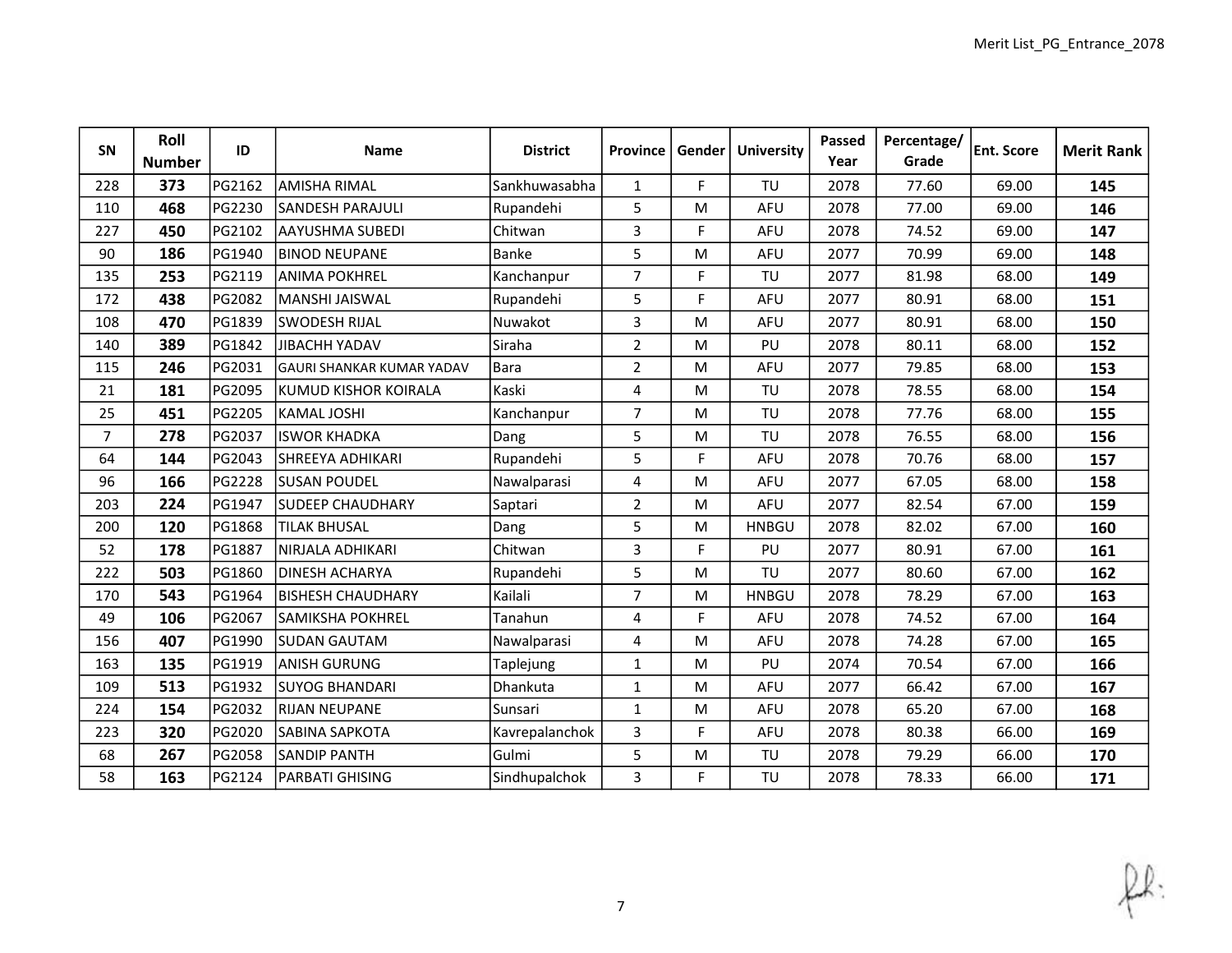| SN  | Roll<br><b>Number</b> | ID     | <b>Name</b>             | <b>District</b> | <b>Province</b> | Gender      | <b>University</b> | Passed<br>Year | Percentage/<br>Grade | Ent. Score | <b>Merit Rank</b> |
|-----|-----------------------|--------|-------------------------|-----------------|-----------------|-------------|-------------------|----------------|----------------------|------------|-------------------|
| 4   | 179                   | PG2026 | <b>UMISHA DHAKAL</b>    | Chitwan         | $\overline{3}$  | M           | AFU               | 2077           | 72.61                | 66.00      | 173               |
| 15  | 479                   | PG2143 | <b>DHANIRAJ KOHAR</b>   | Nawalparasi     | 5               | M           | <b>AFU</b>        | 2078           | 72.61                | 66.00      | 172               |
| 29  | 226                   | PG2003 | BISHAL CHAUDHARY        | Nawalparasi     | 5               | M           | AFU               | 2078           | 69.20                | 66.00      | 174               |
| 34  | 331                   | PG2247 | <b>SANJITA PAUDEL</b>   | Tanahun         | 4               | F           | AFU               | 2078           | 67.05                | 66.00      | 175               |
| 44  | 313                   | PG1883 | ANUJ KUMAR MANDAL       | Saptari         | $\overline{2}$  | M           | <b>AFU</b>        | 2077           | 61.93                | 66.00      | 176               |
| 61  | 537                   | PG1837 | <b>ANSU ADHIKARI</b>    | Morang          | $\mathbf{1}$    | F.          | AFU               | 2077           | 87.34                | 65.00      | 177               |
| 62  | 169                   | PG1937 | <b>SALINA MAHARJAN</b>  | Kathmandu       | 3               | $\mathsf F$ | TU                | 2076           | 86.74                | 65.00      | 178               |
| 66  | 392                   | PG1827 | <b>SHRIDHIKA DAHAL</b>  | Morang          | $\mathbf{1}$    | F.          | PU                | 2077           | 84.76                | 65.00      | 179               |
| 67  | 167                   | PG1908 | RITU DHAMI              | Kanchanpur      | $\overline{7}$  | $\mathsf F$ | <b>HNBGU</b>      | 2077           | 84.40                | 65.00      | 180               |
| 69  | 553                   | PG2076 | <b>RAKSHA SHRESTHA</b>  | Gorkha          | 4               | F.          | PU                | 2077           | 80.11                | 65.00      | 181               |
| 75  | 376                   | PG2083 | <b>MAHESH ITANI</b>     | <b>Dhading</b>  | 3               | M           | TU                | 2078           | 77.52                | 65.00      | 182               |
| 79  | 368                   | PG1855 | CHIRANJIVI RAJ SHARMA   | Achham          | $\overline{7}$  | M           | TU                | 2077           | 76.07                | 65.00      | 183               |
| 85  | 396                   | PG2044 | <b>GAURAV THAKUR</b>    | Mahottari       | $\overline{2}$  | M           | TU                | 2078           | 75.52                | 65.00      | 184               |
| 86  | 432                   | PG2222 | <b>BASANTA RAI</b>      | Bhojpur         | $\mathbf{1}$    | M           | TU                | 2077           | 75.43                | 65.00      | 185               |
| 88  | 534                   | PG1987 | <b>ROMAN PANDEY</b>     | Rupandehi       | 5               | M           | <b>AFU</b>        | 2078           | 61.20                | 65.00      | 186               |
| 92  | 428                   | PG2254 | <b>TILAK KATEL</b>      | Makwanpur       | 3               | M           | AFU               | 2077           | 57.17                | 65.00      | 187               |
| 104 | 467                   | PG1935 | <b>BANDANA SHRESTHA</b> | Gorkha          | 4               | F.          | PU                | 2078           | 84.48                | 64.00      | 188               |
| 112 | 328                   | PG1955 | <b>AADARSH RIJAL</b>    | Chitwan         | 3               | M           | TU                | 2076           | 80.07                | 64.00      | 189               |
| 113 | 418                   | PG1970 | İRAMESH JAISHI          | Achham          | $\overline{7}$  | M           | <b>HNBGU</b>      | 2078           | 79.95                | 64.00      | 190               |
| 116 | 233                   | PG1967 | <b>SASMITA GAUTAM</b>   | Gulmi           | 5               | F.          | AFU               | 2078           | 78.80                | 64.00      | 191               |
| 117 | 541                   | PG1944 | <b>HARISH BHATT</b>     | Kanchanpur      | $\overline{7}$  | M           | TU                | 2076           | 76.79                | 64.00      | 192               |
| 118 | 509                   | PG1857 | <b>SHEELA DEVKOTA</b>   | Chitwan         | 3               | F.          | TU                | 2077           | 76.57                | 64.00      | 193               |
| 119 | 443                   | PG2109 | lsuman poudel           | Chitwan         | 3               | M           | TU                | 2078           | 76.36                | 64.00      | 194               |
| 122 | 202                   | PG1809 | KAMAL BAHADUR SUNAR     | Chitwan         | 3               | M           | TU                | 2072           | 73.93                | 64.00      | 195               |
| 123 | 367                   | PG2262 | <b>SUJAN KHADKA</b>     | Sunsari         | $\mathbf{1}$    | M           | TU                | 2076           | 73.55                | 64.00      | 196               |
| 124 | 105                   | PG1906 | <b>MANOJ THAPA</b>      | Gorkha          | 4               | M           | TU                | 2077           | 70.98                | 64.00      | 197               |
| 130 | 388                   | PG2138 | SMRITI POUDEL           | Baglung         | 4               | F.          | AFU               | 2078           | 81.72                | 63.00      | 198               |